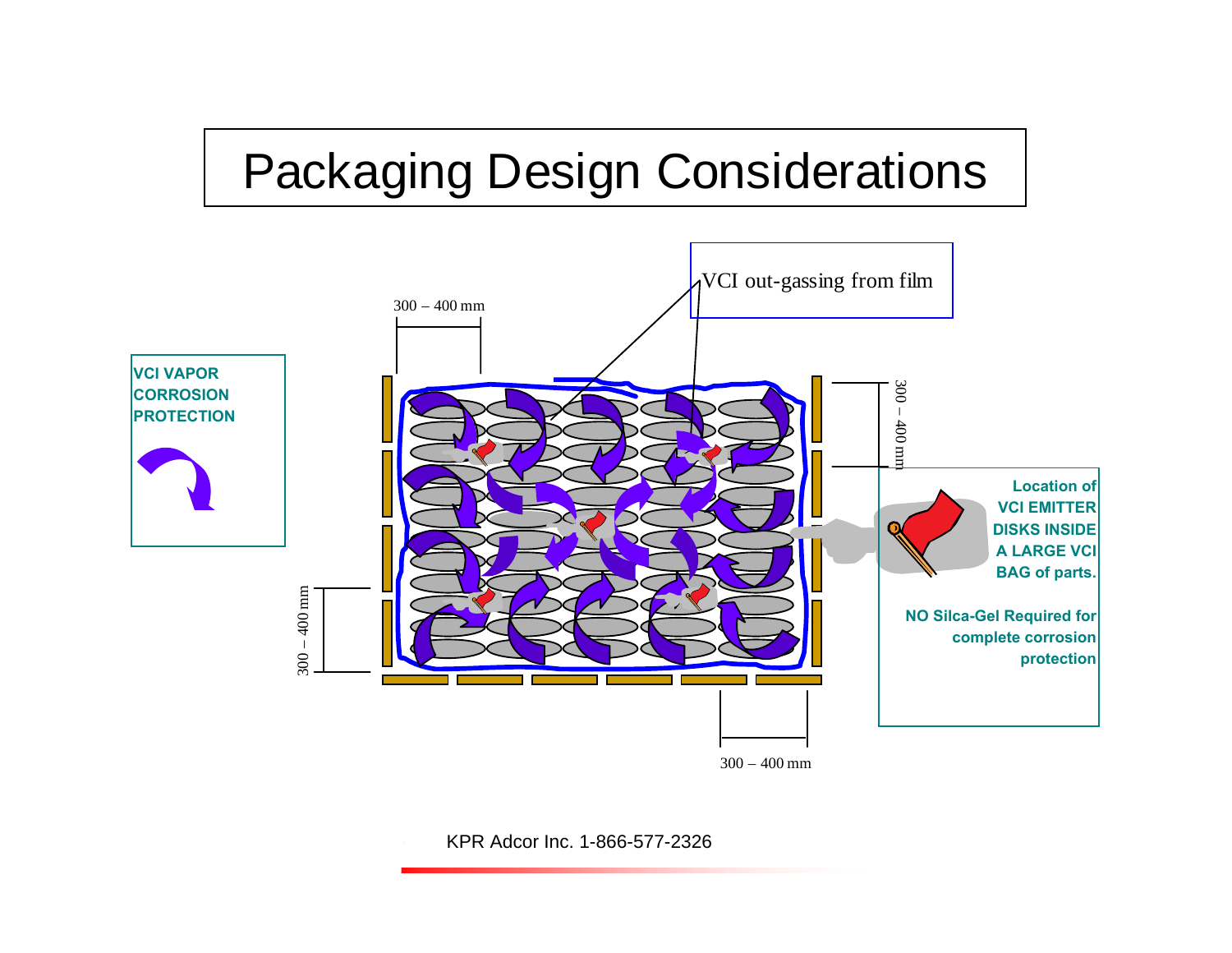



















## **Daubrite® [Disk VCI Emitters](http://www.corrosionvci.com/corrosion/products.php?cat=72)**

### **Product Description**

[Daubrite®](http://www.corrosionvci.com/corrosion/proddetail.php?prod=VCI-Emitter-NSN6850) 5 and Daubrite 10 disk emitters are corrosion-preventive devices designed for use inside packaging environments and enclosures. The protective vapors emitting from the disk volatize inside the space to form an invisible layer on the surface of the metal and prevent moisture, salt, dirt, oxygen and other contaminants from depositing on the metal and causing corrosion.

#### **Corrosion Protection**

[Daubrite 5 protects up to 5.0 cu. ft. for up to 24 months](http://www.corrosionvci.com/corrosion/proddetail.php?prod=VCI-Emitter-NSN6850) Daubrite 10 protects up to 10 cu. ft. for up to 24 months

#### **Features**

- Thin, lightweight disks can be positioned inside tight or restrictive spaces.
- Adhesive tape on the back sticks to metal cabinets, containers, walls, etc.
- Proven Daubert Cromwell corrosion inhibitor chemistry.
- Protects even in the presence of moisture.
- Effective on steel, copper, zinc and multi-metal parts.
- Economical.
- Safe and easy to use; no special handling required.
- Clean, dry corrosion protection
- Lasts for up to 2 years.
- **Now with National Stocking Number (NSN): [D5 DISK 6850-01-406-2060](http://www.corrosionvci.com/corrosion/proddetail.php?prod=VCI-Emitter-NSN6850) [D10 DISK - 6850-01-408-9025](http://www.corrosionvci.com/corrosion/proddetail.php?prod=VCI-Emitter-NSN)**

#### **Typical Applications**

- Exposed metals in junction boxes, control panels.
- Electronics and telecom equipment.
- Steel enclosures
- Utility boxes
- Tool boxes
- Gun cabinets
- Mechanical controls
- Alarm cabinets

### **Guidelines For Use**

Packaging personnel should always wear gloves while handling metal parts. Parts should be clean and free of fingerprints before wrapping. Package your clean products as quickly as possible. The metal part should be no more than 12" from the VCI product. The closer to the metal, the better the corrosion protection. As a general rule, use 1 sq. ft. of VCI for every 1-3 sq. ft. of metal surface. Use at least one Daubrite 5 disk emitter for each 5 cu. ft. of void space; one Daubrite 10 disk for every 10 cu. ft. of space inside the cabinet, crate or box.

#### **Physical Properties**

| <b>Property</b> | <b>Typical Value</b> | <u>Typi</u>     |
|-----------------|----------------------|-----------------|
|                 | Daubrite 5 disk      | Daub            |
|                 |                      | $12 \text{ gr}$ |
|                 |                      | $10 \text{ c}$  |
|                 |                      | 15.3            |
| Dimensions:     |                      |                 |
|                 |                      | 23/1            |
|                 |                      | $1/4$ "         |
|                 |                      |                 |

**Typical Value** Daubrite 10 disk 12 grams (min.) 10 cubic feet  $15.3$  grams (avg.)  $23/16"$  Round  $1/4"$ 

#### **Storage**

Store unused Daubrite disk emitters in a cool, dry place, away from direct sunlight.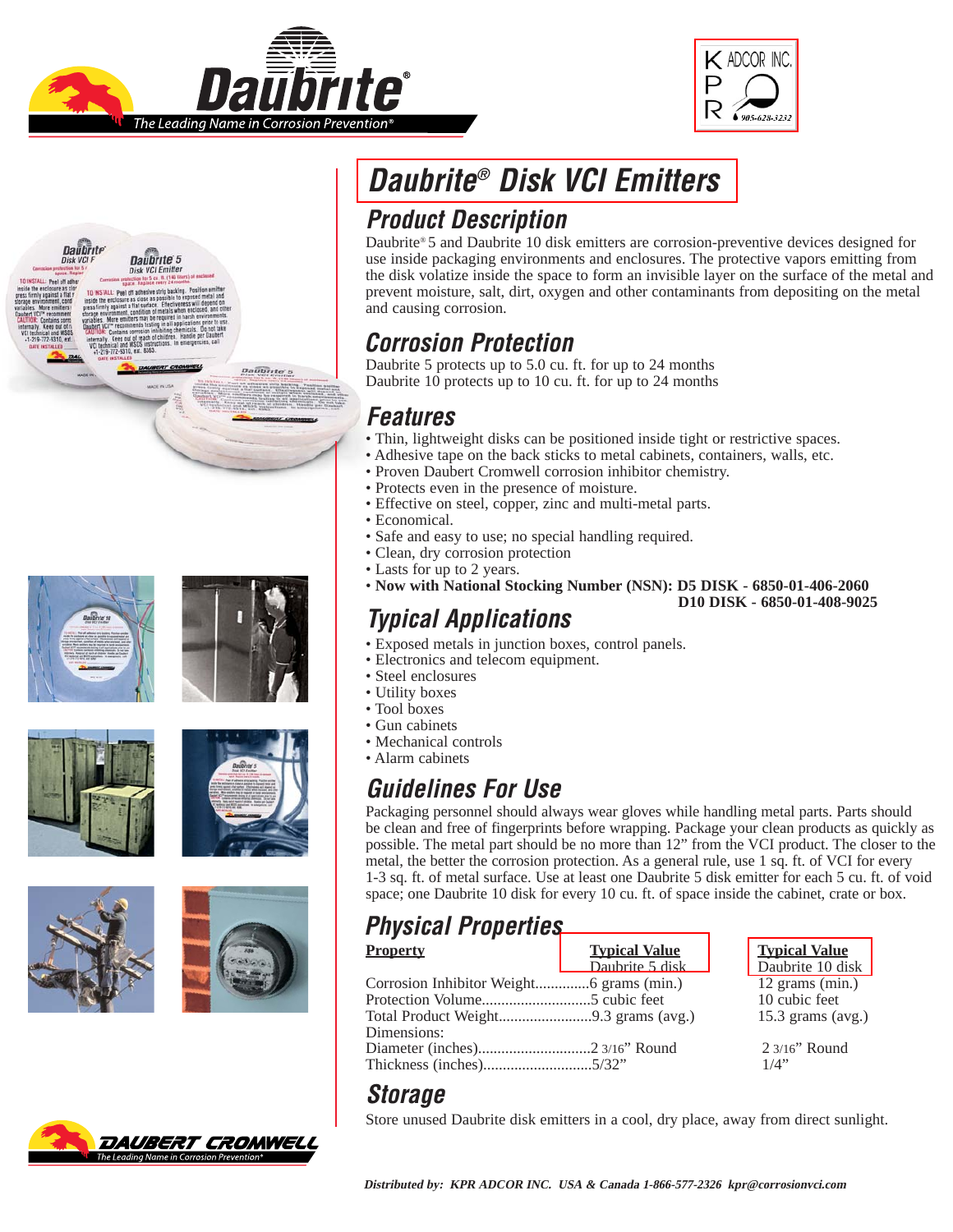## VCI [Emitter](http://www.corrosionvci.com/corrosion/products.php?cat=16) Disks Keep Enclosed Metals Corrosion-Free





# [Daubrite 5 Disk................NSN 6850-01-406-2060](http://www.corrosionvci.com/corrosion/proddetail.php?prod=Daubrite5-emitters&cat=16) [Daubrite 10 Disk............. NSN 6850-01-408-9025](http://www.corrosionvci.com/corrosion/proddetail.php?prod=VCI-Emitter-NSN&cat=16)

### [Corrosion Inhibitor Products](http://www.corrosionvci.com/corrosion)

Two sizes of VCI disk emitters that protect exposed metals in closed spaces. They are designed for use in junction boxes, control panels, and other enclosures and packaging containing electronic or metal equipment.